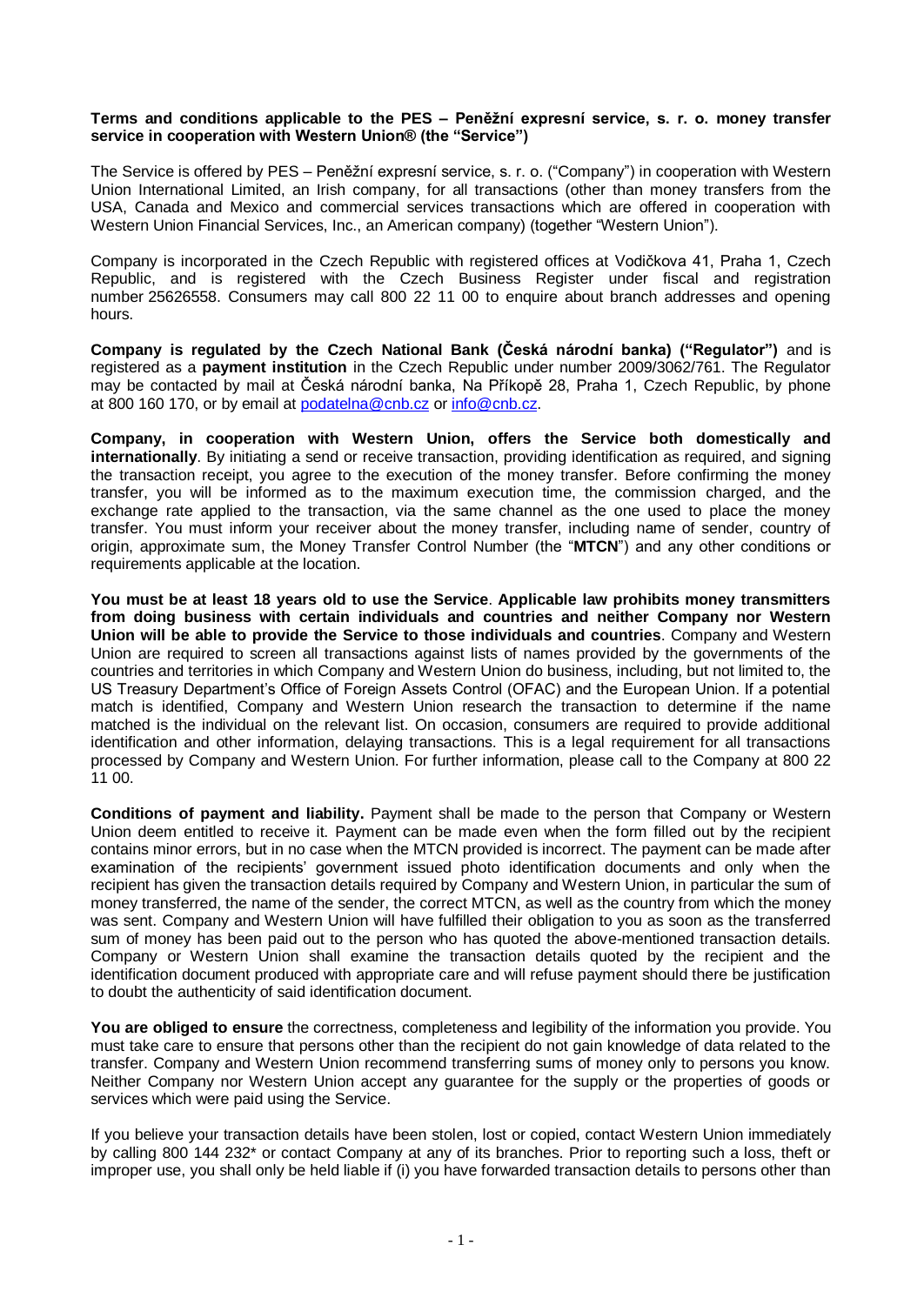the recipient, which contributed to the improper use or (ii) did not immediately communicate the loss, theft or improper use or (iii) acted with intent to defraud, willfully or with gross negligence.

Company and Western Union shall be held liable for damages resulting from the intentional misconduct or from the gross negligent conduct of its employees and agents while processing your transaction pursuant to applicable law. Company and Western Union's liability, the liability of its affiliated companies and of its agents (including foreign ones), is excluded in cases of minor negligence. The liability of Company and Western Union is limited to the refund of the reasonably foreseeable damage of the contract up to the maximum amount of EUR 500 (in addition to the amount transferred and any charges). In no event shall Company or Western Union be liable if you have willfully or negligently disclosed data related to the transfer to persons other than the recipient. Company and Western Union shall not be held liable for damage caused by Force Majeure (including the breakdown of telecommunication lines, civil unrest, war or other events which are outside Western Union's and Company's influence (e.g. strike, industrial lock-out or orders issued by government authorities)).

Where Company or Western Union or its agents accept a cheque, credit or debit card or other non-cash forms of payment, neither Company nor Western Union or its agents are obliged to process the money transfer or pay it out, if the payment cannot be cashed. Furthermore, neither Company nor Western Union or its agents shall be liable for damage caused by a non-payment to a receiver due to the collection by Company or Western Union or its agents of non-cash form of payment or caused by the fact that the money transfer has been effected only when Company or Western Union or its agents have been able to cash the particular payment.

Company or Western Union or its agents, may refuse to provide the Service to any person, without giving a reason, in particular to prevent fraud, money laundering or terrorist financing or to comply with any applicable law, order of a court or requirement of any regulatory or government authority.

**Funds will be available for collection** by the receiver at the latest by the end of the business day that follows the day on which the send amount and transaction fees were received by Company or Western Union or its agents ("**Date of Receipt**"), subject to statutory and regulatory requirements. For money transfers issued in paper form, this deadline is extended for one more business day. For (i) money transfers occurring outside of the EEA or (ii) for money transfers in which there is more than one currency conversion between the euro and the currency of one of the non-eurozone member states of the European Union or EEA occurs or (iii) for a possible cross border money transfer which does not occur in euro, funds will be available for collection by the receiver at the latest by the end of the fourth business day following the Date of Receipt.

Regular money transfers are usually available for pick up within minutes, unless any delayed Service option is chosen, then funds will be available for collection by the receiver only at a later time, which may be up to 24 hours from the time the money is sent, depending on the delayed Service option chosen. Funds may be delayed or Services unavailable based on certain transaction conditions, including amount sent, destination country, currency availability, regulatory issues, identification requirements, Company location hours, differences in time zones, or selection of delayed Service options. Additional restrictions may apply. For further information, please call Western Union on 800 144 232 or the Company on 800 22 11 00.

**Details of the fees and charges** which you will be required to pay to Company and Western Union for the Service, as well as details of the exchange rate(s) which will be applied, are provided on the transfer receipt. Money transfer payments will normally be made in the currency of the destination country (in some countries payment is available only in an alternate currency). The actual exchange rate will be determined at the time the money transfer is confirmed in the system. All currency is converted at Western Union's then current rate of exchange. However, for some countries, due to local law requirements, the exchange rate may be an estimate only and the actual exchange rate may be determined only at the time of pay out. Western Union calculates its rate of exchange based on commercially available interbank rates plus a margin. Company and Western Union and its agents also make money from currency exchange. When choosing a money transmitter, carefully compare both transfer fees and exchange rates. Fees, foreign exchange rates and taxes may vary by brand, channel and location based on a number of factors. Fees and rates subject to change without notice. Most rates of exchange are adjusted several times daily in line with the prevailing rate of financial markets globally. To the extent allowed by law, Company or Western Union may deduct an administrative charge from money transfers that are not picked up within one year of the date of receipt. For further information, please call Western Union on 800 144 232 or the Company on 800 22 11 00.